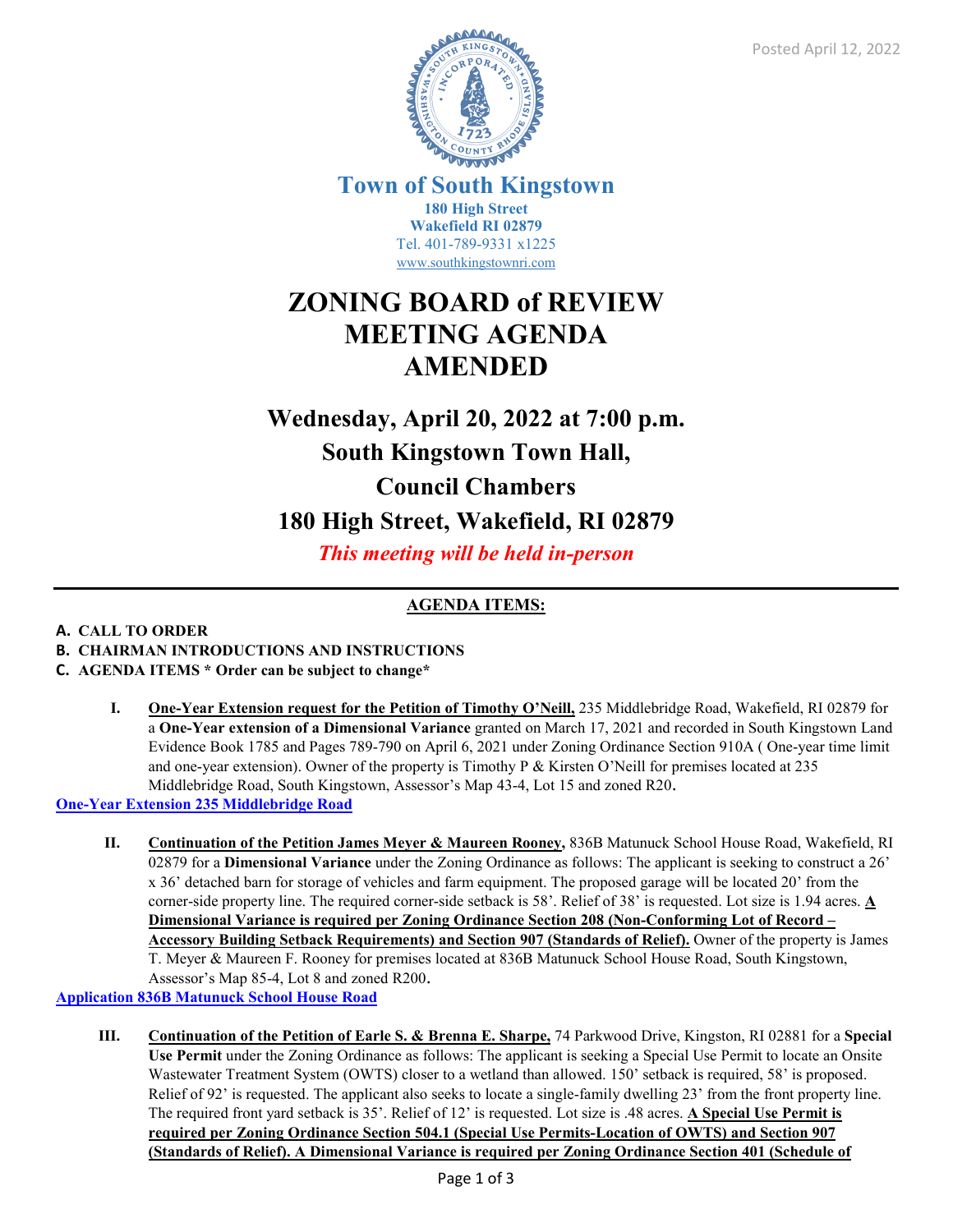**Dimensional Regulations) and Section 907 (Standards of Relief).** Property is owned by Earle S. Sharpe and Brenna E. Rheinberger for premises located at Assessor's Map 31-2, Lot 93, South Kingstown, and zoned R20. **Parkwood Drive Petition will be continued until May 18, 2020 Zoning Board of Review** 

**[Application Parkwood Drive](https://www.southkingstownri.com/DocumentCenter/View/9629/Parkwood-Drive-Application)**

**IV. Petition of Patrick McCloskey,** 963 Wordens Pond Road, Wakefield, RI 02879 for a **Dimensional Variance** under the Zoning Ordinance as follows: The applicant is seeking to construct a 24' x 32' addition to the existing dwelling. The addition will be located 8'7" from the side property line. The required side yard setback is 40'. Relief of 31'5" is requested. Lot size is 1 acre. **A Dimensional Variance is required per Zoning Ordinance Section 207 (Nonconforming Lots of Record – Building Setback Requirements) and Section 907 (Standards of Relief).** Owner of the property is Kevin J. McCloskey for premises located at 963 Wordens Pond Road, South Kingstown, Assessor's Map 59-2, Lot 61 and is zoned R80.

**[Application 963 Wordens Pond Road](https://www.southkingstownri.com/DocumentCenter/View/9711/963-Wordens-Pond-Road-Application)**

**V. Petition of South County Habitat for Humanity ,** 1555 Shannock Road, Charlestown, RI 02813 for a **Special Use Permit** under the Zoning Ordinance as follows: The applicant is seeking a Special Use Permit to locate an Onsite Wastewater Treatment System (OWTS) within 150' of a wetland. The OWTS will service a proposed three (3) bedroom dwelling. On March 1, 2022 the Conservation Commission granted favorable advisory opinion for the OWTS location. Lot size is 1.5 acres. **A Special Use Permit is required per Zoning Ordinance Section 504.1 (Special Use Permits-Location of OWTS) and Section 907 (Standards of Relief).** Property is owned by Habitat for Humanity for RI for premises located at South Kingstown Assessor's Map 24, Lot 6, and zoned R40.

**[Application Mooresfield Road](https://www.southkingstownri.com/DocumentCenter/View/9805/Mooresfield-Road-Application)**

**VI. Petition of Patrick Quinn,** 23 Fire Lane #4, Wakefield, RI 02879 for a **Special Use Permit** under the Zoning Ordinance as follows: The applicant is seeking to construct a 12'9" x 30' addition to the existing detached garage. The parcel of land that this garage is located on is non-conforming due to the number of residential structures on the same parcel. A Special Use Permit is required for any addition, enlargement, expansion or intensification of nonconforming use. Lot size is 70 acres. **A Special use permit is required per Zoning Ordinance Section 203 (Special Use Permit for Addition, Enlargement, Expansion or Intensification) and 907 (Standards of Relief).** Owner of land is Jerry Brown Farm Association, Inc., and the owner of the dwelling is Randi A. & Patrick N. Quinn for premises located at 23 Fire Lane Four, South Kingstown, Assessor's Map 82-1, Lot 1-7 and is zoned R80.

**[Application 23 Fire Lane 4](https://www.southkingstownri.com/DocumentCenter/View/9802/23-Fire-Lane-Four-Application)**

**VII. Petition of Patrick Lyons,** 3637B Post Road, Wakefield, RI 02879 for a **Dimensional Variance** under the Zoning Ordinance as follows: The applicant is seeking to construct a 24' x 28' detached residential garage. The garage will be located 11' from the northerly front property line. The required front yard setback is 40'. Relief of 29' is requested. The building height of the garage will be 22'7". The maximum height allowed for accessory structures is 20'. Relief of 2'7" is requested. Lot size is .96 acres. **A Dimensional Variance is required per Zoning Ordinance Section 401 (Schedule of Dimensional Regulations), Section 503.1 (Accessory Structures) and Section 907 (Standards of Relief).** Owner of the property is Patrick J. Lyons for premises located at 3637B Post Road, South Kingstown, Assessor's Map 77-3, Lot 67 and zoned R40.

**[Application 3637B Post Road](https://www.southkingstownri.com/DocumentCenter/View/9803/3637B-Post-Road-Application)**

**VIII. Petition of John Demers,** 80 Bayfield Drive, Wakefield, RI 02879 for a **Dimensional Variance** under the Zoning Ordinance as follows: The applicant is seeking to construct a 684 square foot deck attached to the existing dwelling. The deck will be located 14' from the rear property line. The required rear yard setback is 30'. Relief of 16' is requested. Lot size is .48 acres. **A Dimensional Variance is required per Zoning Ordinance Section 207 (Nonconforming Lots of Record – Building Setback Requirements) and Section 907 (Standards of Relief).** Owner of the property is John C. & Vitoria M. Demers for premises located at 80 Bayfield Drive, South Kingstown, Assessor's Map 75-3, Lot 18 and is zoned R40.

**80 Bayfield Drive Petition will be continued until May 18, 2020 Zoning Board of Review [Application 80 Bayfield Drive](https://www.southkingstownri.com/DocumentCenter/View/9804/80-Bayfield-Drive-Application)**

> **NOTE: FOR ALL OTHER SUPPLEMENTAL DOCUMENTATION INCLUDING ANY CORRESPONDENCE CLICK THE LINK BELOW:**